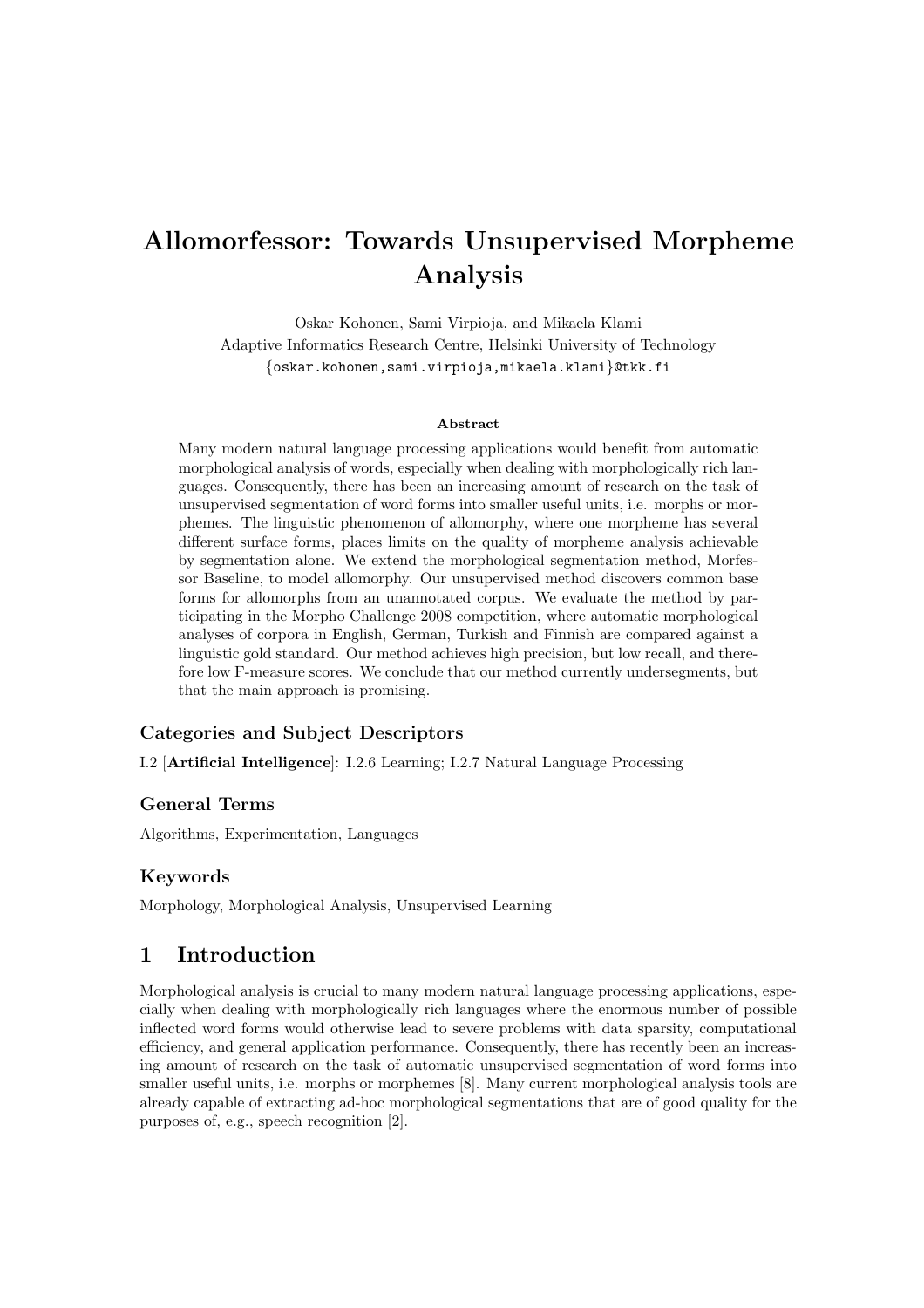Ultimately, we would like to perform not morphological segmentation, but the more difficult task of morpheme analysis, where the aim is not only to segment the corpus word forms into subparts, but also to identify surface forms corresponding to morphological labels. For this task, the phenomenon of allomorphy limits on the quality of morpheme analysis achievable by segmentation alone. Allomorphy is defined in linguistics as a morphological phenomenon in which an underlying morpheme-level unit may have two or more morph-level surface realizations which only occur in a complementary distribution: The occurrences of the different allomorphs of a given morpheme are conditioned by the morpho- and phonotactical environment of the morpheme, and any given environment may therefore trigger the occurrence of only one of the allomorphic variants. For example, in Finnish, the singular genitive case is marked with a suffix  $n$ , e.g. auto (car) – auton (car's). Many Finnish nouns have allomorphic variation in their stems when producing the singular genitive: kenkä (shoe) – kengän (shoe's), pappi (priest) – papin (priest's), tapa (habit) – tavan (habit's). A segmentation based approach does not model the fact that the allomorphic variation in the stems of the singular genitive represent the same morpheme as their base form.

Thus, instead of merely splitting the word forms into morph-like units, a morpheme analysis system should also be capable of reducing the potentially morphologically transformed stems into their lexical base forms, and handling cases of allomorphic variation in both stems and affixes.

In addition to being more linguistically motivated, it is well reasonable to expect that such a morpheme-level analysis would also prove to be superior to a mere segmentation of word forms for the purposes of many natural language processing applications, due to reductions in lexicon size and identification of base forms. Indeed, in Morpho Challenge 2007 [7], the performances of the morphological analysis systems submitted to the contest were evaluated on an actual Information Retrieval task. However, even if the reduction of word forms into stems and adherent affixes should hypothetically be very valuable for an Information Retrieval task, the best challenge results were produced by methods that were mainly segmentation-based: Bernhard's method [1] and Morfessor Baseline [3, 4].

As can be seen from the examples above, the allomorphic variations of a certain morpheme commonly have very similar orthographic forms. In this paper, we describe an extension to the Morfessor Baseline algorithm towards analyzing allomorphic variation, using string similarity to identify allomorphs. Our method provides a morphological segmentation and identifies potential base forms for stems, but not suffixes.

# 2 Allomorfessor Model for Morpheme Analysis

Our learning problem is the following: We have an unannotated text corpus that contains words in their inflected forms. From this corpus we try to infer a morphological segmentation and a common base form for all inflected forms that stem from the same root word. Since our method is completely unsupervised, it cannot know which word form is considered the correct base form, but chooses one of the alternative forms as the base form. When successful, all allomorphic variants of a stem will be replaced by the chosen base form. Allomorphic variation in suffixes is not taken into account.

In this section, we describe a model that tries to solve the problem. We call the model Allomorfessor, as it is an extension to the Morfessor [4] method and tries to solve the problems caused by allomorphy. We start by discussing how Maximum a Posteriori estimation is applied to find the optimal probabilistic model. Then we show how instead of modeling the full corpus, we can model just a list of all the word forms in the corpus by using a very simple model for the word level. In subsections 2.4–2.5 we describe the morpheme-level model designed for finding allomorphic variants. Finally, we discuss the search algorithm for the model.

### 2.1 Maximum A Posteriori Estimation

Our model is probabilistic and generative, meaning that it can give a probability distribution over all possible text corpora. The model is denoted by  $M$  and the corpus used for training the model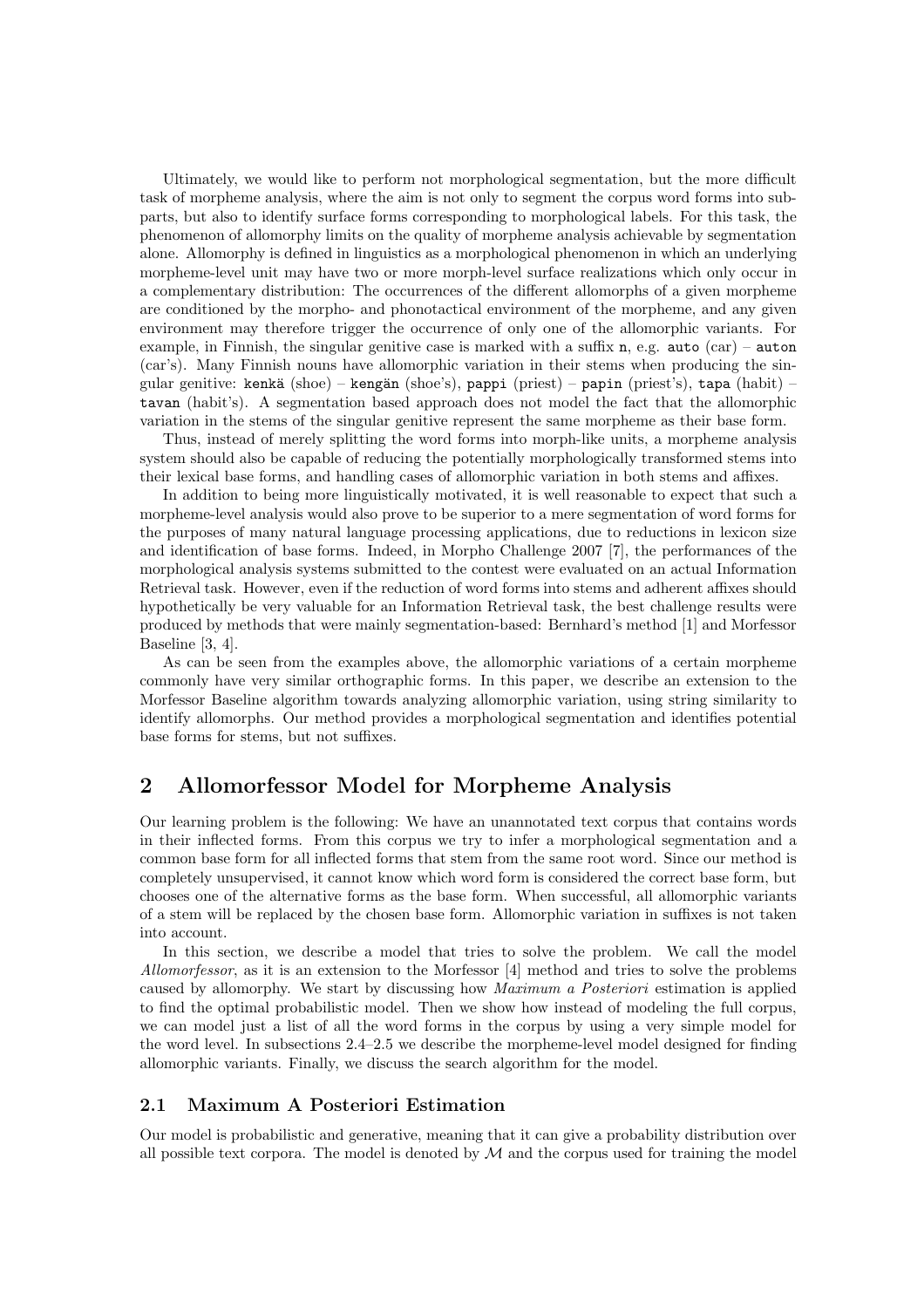as corpus.

With *Maximum a Posteriori* (MAP) estimation, we try to find the model  $M$  that is the most probable given the training corpus:

$$
M_{\text{MAP}} = \underset{\mathcal{M}}{\arg \max} P(\mathcal{M}|\text{ corpus}) = \underset{\mathcal{M}}{\arg \max} P(\mathcal{M})P(\text{corpus}|\mathcal{M})
$$
(1)

 $P(\mathcal{M})$  is the Bayesian prior probability for the model and  $P(\text{corpus}|\mathcal{M})$  is likelihood of the training corpus given the model. Compared to Maximum Likelihood (ML) estimation, MAP provides a systematic way of balancing the model complexity and accuracy, and thus helps with the problem of overlearning (see, e.g., chapter 3 in [6]).

#### 2.2 Word and Morpheme Submodels

Assume that our model consists of two parts, word-level model  $\mathcal{M}_W$  and morpheme-level model  $\mathcal{M}_M$ . Furthermore, both models can be divided into two parts: grammar G and lexicon L. Word grammar describes how words are combined to form sentences (or some other multi-word constructions) in the corpus. Word lexicon gives the words that can be used by the grammar. Similarly, morpheme grammar models word-internal syntax and morpheme lexicon gives the morphemes that construct the words.

First we make two simplifying assumptions: word grammar is independent of the morpheme model, and morpheme grammar and morpheme lexicon are mutually independent. With this and the Bayes' rule with get the following:

$$
\underset{\mathcal{G}_{W},\mathcal{L}_{W},\mathcal{G}_{M},\mathcal{L}_{M}}{\arg \max} P(\text{corpus}|\mathcal{G}_{W},\mathcal{L}_{W}) P(\mathcal{L}_{W}|\mathcal{G}_{M},\mathcal{L}_{M}) P(\mathcal{G}_{W}|\mathcal{L}_{W}) P(\mathcal{G}_{M}) P(\mathcal{L}_{M}). \tag{2}
$$

We are currently interested in morpheme-level modeling, so we can set  $\mathcal{L}_W$  to be a lexicon consisting of all word forms in the training corpus and  $\mathcal{G}_W$  to be a unigram model. As both are constants with respect to the morph model, the task simplifies to:

$$
\underset{\mathcal{G}_M,\mathcal{L}_M}{\arg \max} P(\mathcal{L}_W | \mathcal{G}_M, \mathcal{L}_M) P(\mathcal{G}_M) P(\mathcal{L}_M). \tag{3}
$$

This is equivalent to the approach used in Morfessor [4], but instead of modeling the original corpus, we are now modeling a lexicon of the words in the corpus.<sup>1</sup>

## 2.3 Model Overview

In its core, the Allomorfessor model is a probabilistic context-free grammar (PCFG). Terminals of the grammar are units resembling linguistical morphemes, specifically root stems and affixes. We call the non-terminals *virtual morphs*; they are units that have substructure. We denote both the virtual morphs and stems with  $\mu$ . I.e., if  $\mu$  does not have a substructure, it is a (root) stem, otherwise it is a virtual morph. For an illustration, see Figure 2.3.

The model is similar to Morfessor Baseline: A word can either be a stem with no further substructure, or it can be a virtual morph consisting of two parts that in turn may be stems or virtual morphs. However, compared to Morfessor Baseline we add the notion of mutation to model allomorphic variation. A virtual morph splits the surface string in two parts, which we here call *virtual prefix* and *virtual suffix*, to avoid confusing them with actual prefix and suffix morphemes. In case of a compound word the virtual prefix may be the first word in the compound, and similarly for the virtual suffix. These virtual prefixes and suffixes might also still themselves have substructure. Our model allows mutations only to the virtual prefix. This means that a virtual morph consists of a base form, a virtual suffix, and a mutation that transforms the base form into the observed virtual prefix. The mutation may be empty, in which case the base form

 $1$ This has been recommended to be done also with Morfessor by setting all the word counts to one. Otherwise, frequent word forms are often undersegmented.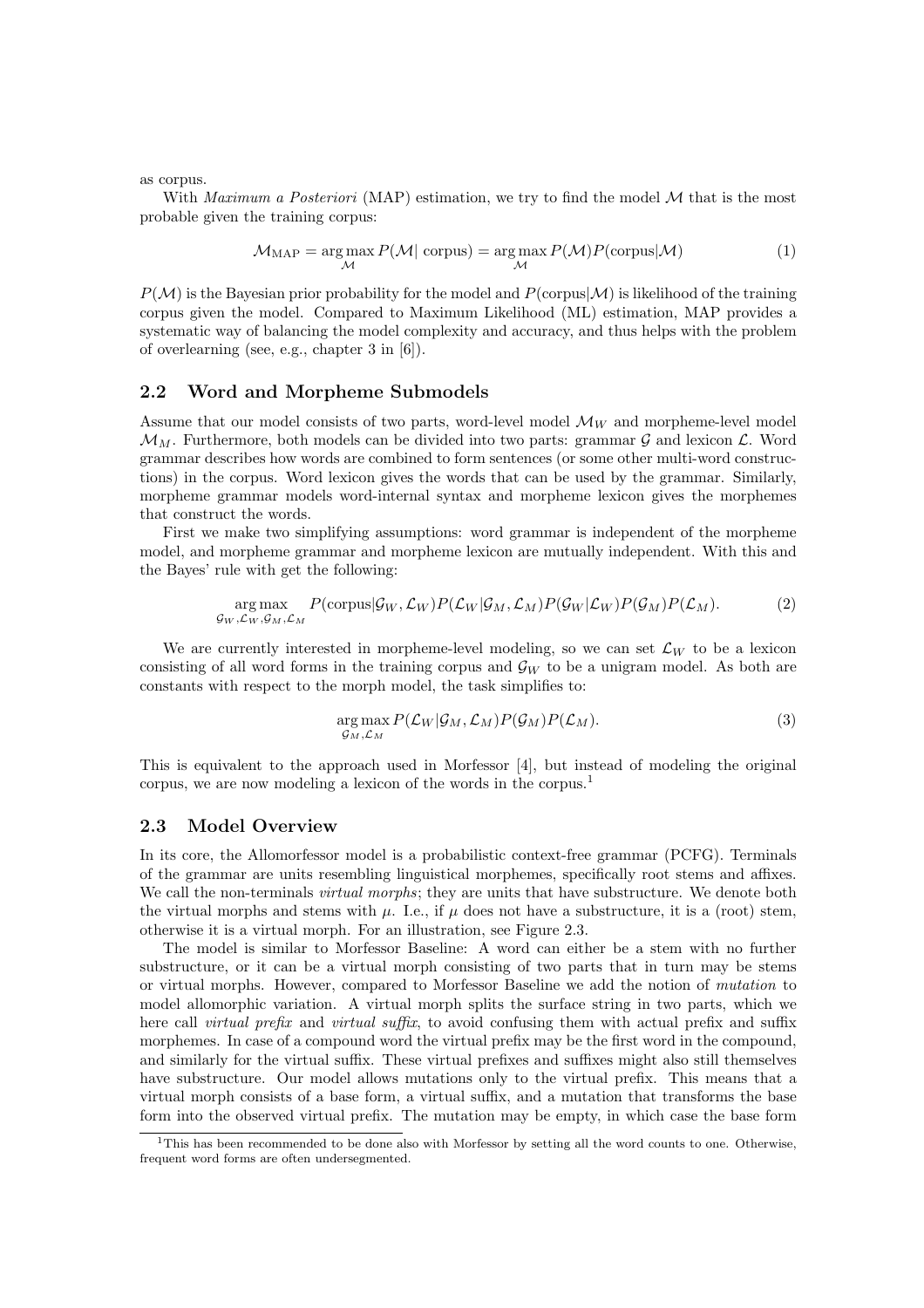

Figure 1: The analysis of the Finnish word jalkapallokengän (football shoe's). First the word is split in two with an empty mutation denoted as (), then the the virtual prefix jalkapallo is further split into the stems jalka and pallo. The virtual suffix kengän is split into the base form kenkä, the corresponding mutation  $(k|g)$  which transforms it into the virtual prefix kengä, and the stem n

is simply the virtual prefix. An empty mutation corresponds to a regular inflection or compound word, where the stem does not undergo any changes.

For generality, mutations to the virtual suffix should also be modeled. However, we ignore it for now, since mutations to the virtual prefix are much more common in the studied languages. In principle, an equivalent solution should work for that case as well.

#### 2.4 Model Probabilities

In this subsection, we give a formal description of the probabilities of Equation 3 for the Allomorfessor model. (For simplicity, the subscript  $M$  of is left out from the symbols denoting morpheme model parts.) The formulation follows closely the work by Creutz and Lagus [4].

Every word form in the word lexicon is represented by one virtual morph. Thus the probability of the word lexicon is simply

$$
P(\mathcal{L}_W|\mathcal{G}, \mathcal{L}) = \prod_{j=1}^{M_W} P(\mu_j),
$$
\n(4)

where  $M_W$  is the number of words in the lexicon. The probability of the morph  $\mu$  is estimated from its frequency: the more often morph is referred to, either from the word lexicon, or from virtual morphs, the more probable it is.

The morph lexicon  $\mathcal L$  consists of the virtual morphs. The probability of the morph lexicon is based on the properties of the virtual morphs

$$
P(\mathcal{L}) = P(\text{size}(\mathcal{L}) = M)P(\text{properties}(\mu_1) \dots \text{properties}(\mu_M))M!
$$
\n(5)

If a non-informative prior is used for the probability of the lexicon size, its effect is minimal and it can be neglected. The factor  $M!$  is explained by the fact that there are  $M!$  possible orderings of M items, and the lexicon is the same regardless of the order in which the morphs are discovered.

The properties of the morphs are divided into two parts, usage and form:

$$
P(\text{properties}(\mu_1)\dots\text{properties}(\mu_M)) = P(\text{usage}(\mu_1)\dots\text{usage}(\mu_M)) \times P(\text{form}(\mu_1)\dots\text{form}(\mu_M))
$$
(6)

The usage includes properties of the morph itself and the properties of its context. In this model, we use only morph frequencies. For the probability of the frequency distribution, we use a non-informative, implicit frequency prior

$$
P(\text{usage}(\mu_1)\dots\text{usage}(\mu_M)) = P(\text{freq}(\mu_1)\dots\text{freq}(\mu_M)) = 1/\binom{N-1}{M-1},\tag{7}
$$

where N is the sum of the frequencies of the morphs.

The form of a morph is its symbolic representation. Forms of the morphs are assumed to be independent:

$$
P(\text{form}(\mu_1)\dots\text{form}(\mu_M)) = \prod_{i=1}^{M} P(form(\mu_i))
$$
\n(8)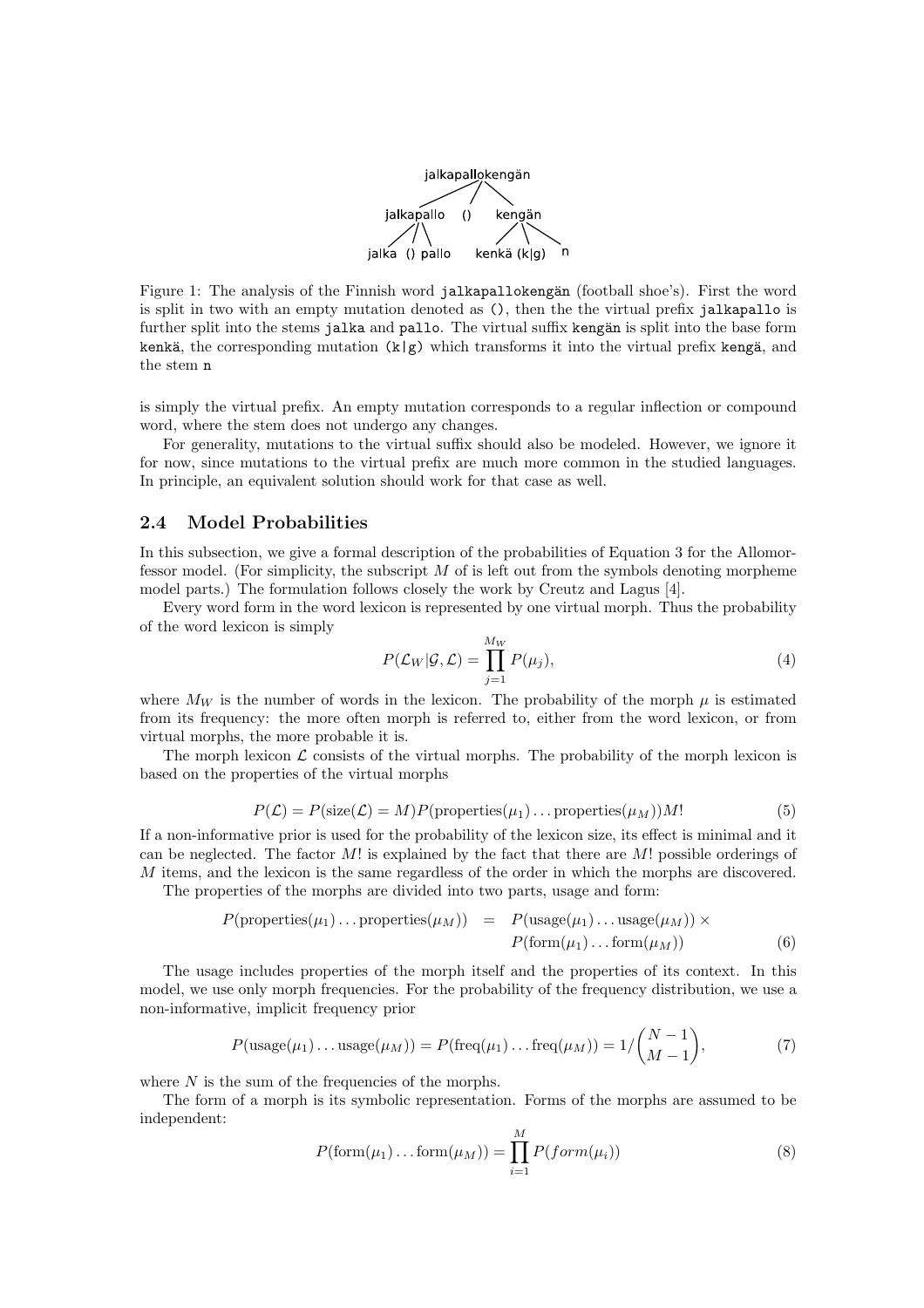As described, the morph lexicon  $\mathcal{L}$ , has a hierarchical structure.  $\mu_i$  is either a root stem represented by a string of letters or a virtual morph consisting of a base form, a virtual suffix and a (possibly empty) mutation  $\delta_k$ . The base form  $\mu_i$  and virtual suffix  $\mu_k$  may be stems or virtual morphs.

$$
P(form(\mu_i)) = \begin{cases} 1 - P(\text{sub}) & P(\text{length}(\mu_i)) \prod_{j=1}^{\text{length}(\mu_i)} P(\hat{c}_{ij}), & \text{if } \mu_i \text{ is a stem} \\ P(\text{sub}) & P(\mu_j) P(\delta_k) P(\mu_k), & \text{if } \mu_i \text{ is a virtual morph.} \end{cases}
$$
(9)

For stems,  $\hat{c}_{ij}$  is the jth character of the stem, and  $P(\text{sub})$  is the probability that a morph has substructure.

The lengths of the morphs are modeled explicitly using a gamma distribution:

$$
P(\text{length}(\mu)) = \frac{1}{\Gamma(a)b^a} \text{length}(\mu)^{a-1} e^{-\text{length}(\mu)/b}.
$$
 (10)

Grammar G of the model contains the set of mutations  $\Delta$ . Similarly to the lexicons,

$$
P(\mathcal{G}) = P(\text{size}(\Delta) = M_{\delta}) P(\text{properties}(\delta_1) \dots \text{properties}(\delta_{M_{\delta}})) M_{\delta}!,
$$
\n(11)

and properties can be divided into usage and form. Usage features include only the frequencies; the non-informative prior is applied. The probabilities for forms of mutations are given in the following sections that examine mutations more closely. Mutations that occur often are much more likely to correspond to correct, systematic analyses that could be seen as being part of the language. Therefore they are sensible to model in their own lexicon, rather than modeling each use of a mutation independently. Because of this modeling decision, it becomes important that the mutations are such that when the linguistically equivalent changes happen for two pairs of words, also the applied mutation is the same.

#### 2.5 Mutations

When designing the mutations for modeling allomorphy, there are several considerations that need to be balanced. First, if we are not careful in how our mutations are allowed to change the stem, we easily get incorrect analyses. For example, the edit distance between beat and peat is only one, but they are certainly not allomorphs of the same morpheme, but rather distinct morphemes. As a general rule, with a few obvious exceptions, it appears that allomorphic variation happens close to the affix. Therefore we limit our mutations to modify the end of the base form, since our mutations only affect the virtual prefix.

Second, we would like our mutation lexicon to extract common orthographical rules. For example, in some English stems the ending letter y will change to i: deny – denied or pretty – prettier. A less regular example is the Finnish genitive, where there is a "softening" of the preceding consonants, for example: kenkä (shoe) – kengän, tanko (pole) – tangon, pappi (priest) – papin. In the ideal case the same mutation could express the common rule. More pragmatically, complex cases, such as the Finnish genitive, should be modeled with as few different mutations as possible.

Third, to be computationally feasible, the mutations need to be efficient to compute from a pair of strings. This makes restrictions especially to very flexible mutation types.

We consider two kinds of mutations: 1) morph-end mutations and 2) substitution-deletion mutations.

#### 2.5.1 Morph-End Mutations

This class of mutations is very simple: Mutation describes what is to be removed from the end of the base form, and what needs to be added to yield the virtual prefix. For example if the base form is deny and the virtual prefix is deni (for example combined with the suffix ed). Then this mutation would be denoted  $-y+i$ . In other words, the mutation consists of two operations: Deleting y and then adding i. In case more needs to be removed or added, we simply add more operations, e.g. ihminen (human) -nen+sen  $\rightarrow$  ihmisen (human's).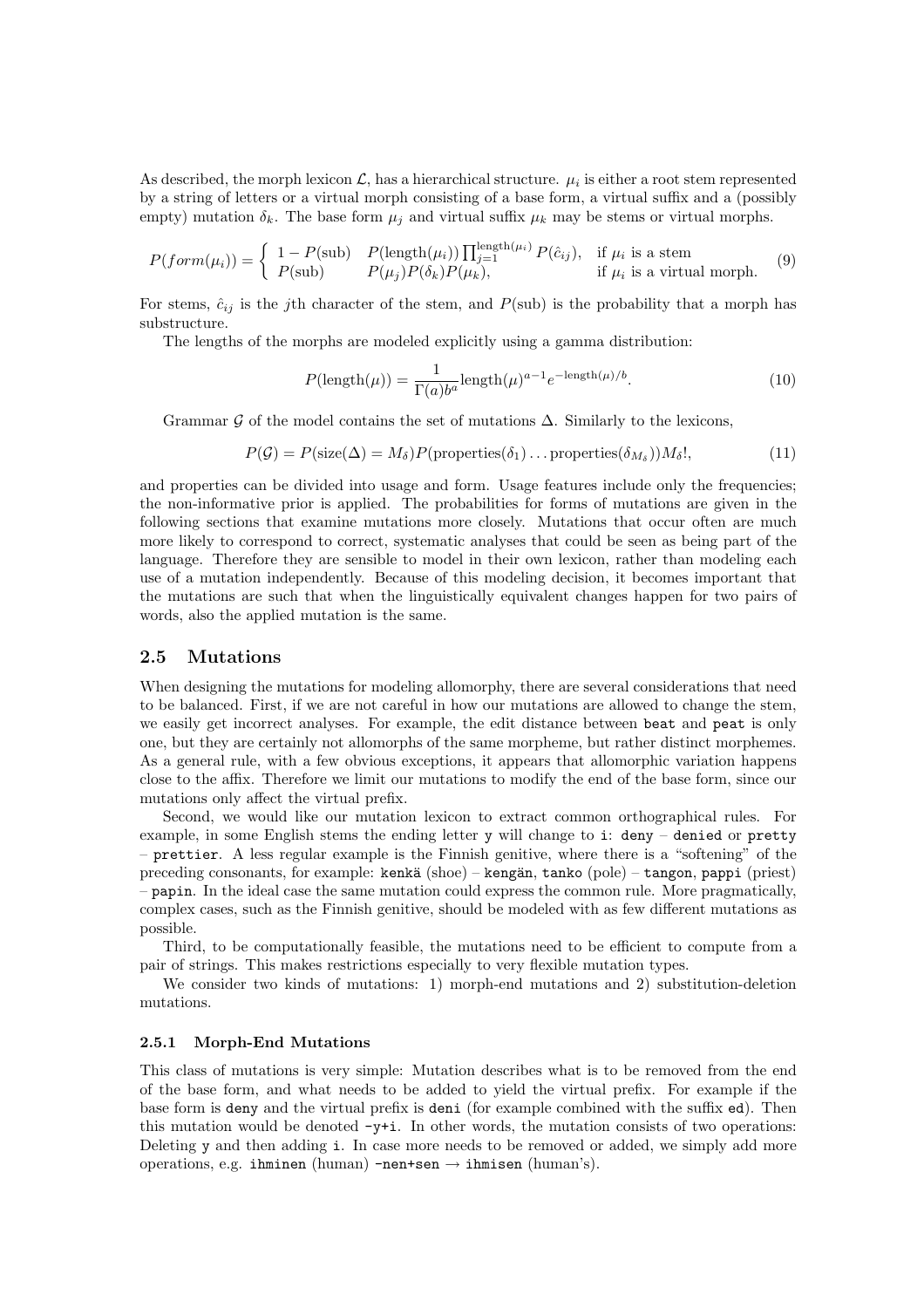The probability of the form for these mutations is set to be

$$
P(\text{form}(\delta_i)) = P((\text{length}(\text{ops}_{\delta_i})) \prod_j^{\text{ops}} P(\text{op}_j)
$$
(12)

$$
P(\text{op}_j) = \begin{cases} P(\text{del}) \frac{1}{\Sigma} & \text{if } op_j \text{ is a deletion} \\ P(\text{ins}) \frac{1}{\Sigma} & \text{if } op_j \text{ is an insertion} \end{cases}, \tag{13}
$$

In the equations above,  $ops_{\delta_i}$  is the set of operations in the mutation  $\delta_i$ ,  $P((\text{length}(ops_{\delta_i}))$  is a gamma distribution, similarly to the Equation 10, and  $\Sigma$  is the alphabet size, which is included because a specific letter is deleted or inserted. The probabilities  $P(\text{del})$  and  $P(\text{ins})$  denote the relative probabilities of deletions and insertions.

The weakness of this mutation type is that it cannot generalize mutations where a letter inside the base form changes. For example, the mutation is intuitively the same in the following case: kenkä – kengän and tanko – tangon. The second to last letter k is changed into a g. However, with the simple mutations presented the mutations would be different,  $-k\ddot{a}+\dot{g}\ddot{a}$  and  $-ko+g\ddot{o}$ , respectively.

#### 2.5.2 Substitution-Deletion Mutations

This is a more complicated mutation type which solves the problem described at the end of the previous section. In this mutation type, there are two operations: substitutions and deletions of individual letters. If a base form candidate cannot be transformed into the target stem using these operations only, that base form candidate is discarded. The reasoning behind this is that the virtual suffix should be the one adding letters to the end of the virtual morph, not the mutation.

The operations themselves also work as follows. The operation contains a target letter to modify. The execution of the mutation starts scanning from the end of the base form until the target letter is found. Once found, the operation is applied. In case of a substitution, the target letter is replaced, in case of deletion, it is deleted. The next operation starts scanning for its target from the position before the one where the previous operation was applied. This is continued until no operations remain. For example, mutating kenkä into kengä is done using the mutation  $k|g$ , where  $x|y$  denotes an operation where the letter x is substituted with the letter y. First we scan from the end of the string searching for the target letter k. Once we find it, we replace it with a g. Note that the same mutation also changes tanko into tango. For a more complicated example, consider changing ranta (shore) into rann. The needed mutation is  $-a t|n$ , where the operations are separated by spaces, and  $-x$  means deletion of the target letter x. Thus the whole execution proceeds: Find the o that is last in the base form and delete it. Then find the previous t from the position left of the first operation, and replace it with an n.

There are some cases where the scanning process as described thus far is inadequate. For example  $\text{ihminen (human)} - \text{ihmisen (human's)}$ . For these cases we augment the scanning with a possibility to skip letters. To express "change the second last n to an  $s$ " we write  $2n|s$ , i.e., a number expresses which letter of it's kind to match. When the first one is desired the number may be omitted.

Calculating the smallest mutation of this kind for arbitrary strings is not a trivial task. We build on work in approximate string matching. There exists powerful dynamic programming based algorithms to calculate the Levenshtein (edit) distance (see, e.g., [9], section 5.1.1 and 5.1.3). The Levenshtein distance measures the distance between two strings by how many insertion, deletion and substitution operations are needed to convert one string to another. It is also possible to assign different costs to the different operations. It is fairly easy to modify the basic algorithm (described in [9] section 5.1) to not only produce the distance itself, but also the optimal sequence of operations. This can be done by iterating backwards through the cost matrix produced by the calculation, and always choose the cheapest parent node, in a similar way to how the Viterbi algorithm finds the maximum likelihood path in a Hidden Markov Models.

In our case, we want the optimal path, but it should not contain insertions. Therefore we set the cost on the insertion operation to a number larger than  $2 * max(lenath(s), length(t)),$  where s is the source string, that is the base form and  $t$  is the target string, that is the virtual prefix. The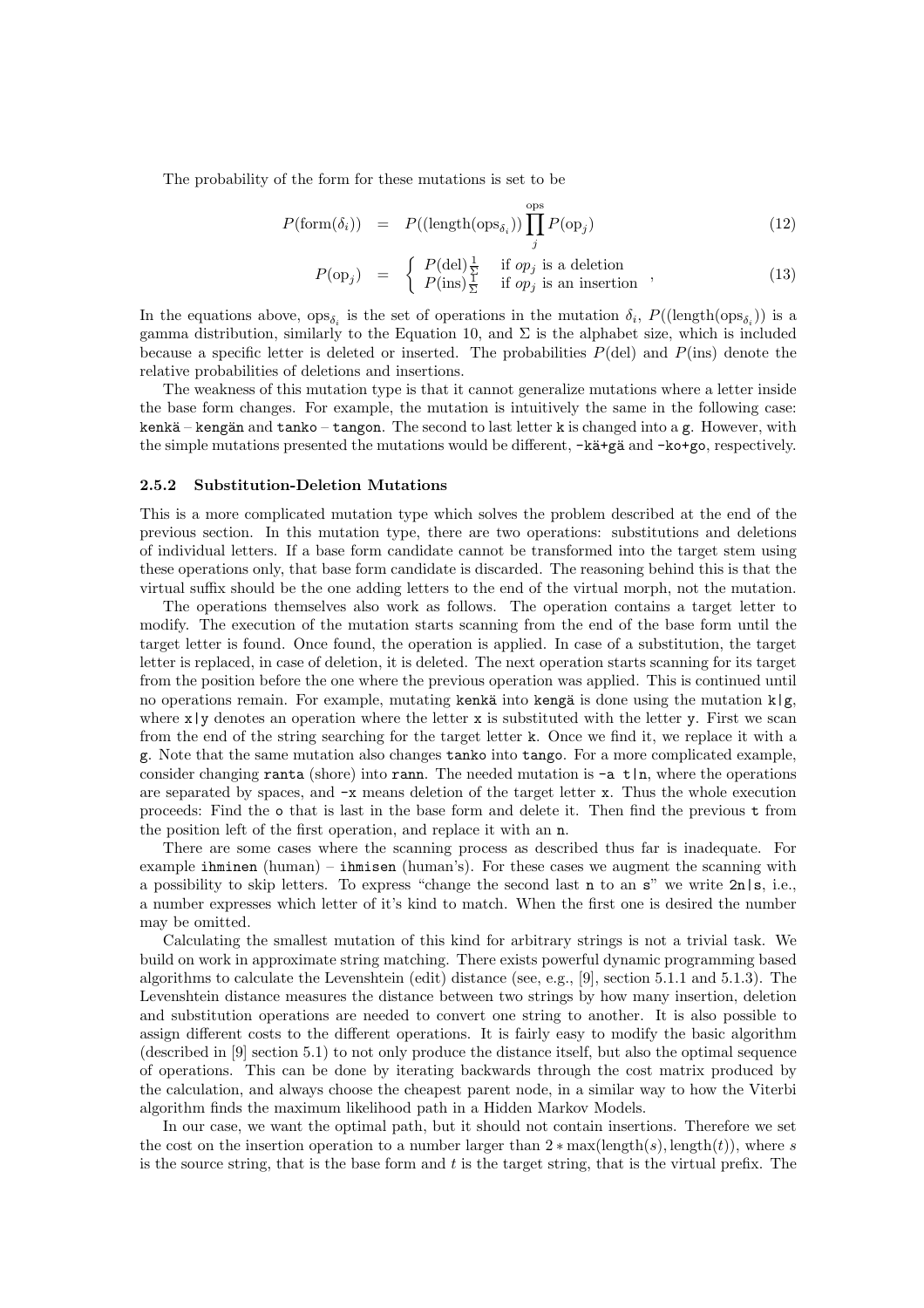weights on substitution and deletion are set to 2 and 1 respectively, to favor deletions, but since we don't currently use the resulting distance, they could also both be set to 1. If there are alternative paths of which some contain insertions and others do not, the ones that do not will always be cheaper, because of the high cost of insertions. If the edit distance returned is larger than the weight set for the insertions, then we know that insertions were necessary, and can discard the candidate base form immediately. Once we have a path of optimal substitutions and deletions, given the above constraints, we can easily transform those into the mutation format described earlier.

The prior probability for the substitution-deletion mutations was selected to be as follows:

$$
P(\text{form}(\delta_i)) = P(\text{length}(\text{ops}_{\delta_i})) \prod_j^{\text{ops}} P(\text{skip}_j) P(\text{op}_j)
$$
(14)

$$
P(\text{skip}_j) = P(\text{length}(\text{skip}(op_j))) \tag{15}
$$

$$
P(\text{op}_j) = \begin{cases} P(\text{del})\frac{1}{\Sigma} & \text{if } op_j \text{ is a deletion} \\ P(\text{sub})\frac{1}{\Sigma^2} & \text{if } op_j \text{ is an substitution} \end{cases}
$$
(16)

The formulas are similar to Equations 13 and 13, but there is a separate gamma distribution  $P(\text{length}(\text{skip}(op_j)))$  for the skips. Since the substitution operation requires the choice of both the target letter and the replacing one, the alphabet size  $\Sigma$  is squared in the denominator.

### 2.6 Learning the Model

Our model learning scheme is based on iteratively improving the model probability  $P(\mathcal{L}_W | \mathcal{G}_M, \mathcal{L}_M)$  $P(\mathcal{G}_M)P(\mathcal{L}_M)$ , by analyzing one word at the time, and selecting the analysis of that word that maximizes the probability.

First, we look at the case where the mutation is empty. That case is equivalent to the search algorithm used in Morfessor Baseline. We analyze the word  $w$  which can be split between any pair of letters. If follows that each word w has  $2^{\text{len}(w)-1}$  possible analyses. In order to reduce the search space, we search greedily for the split that maximizes the model probability. Unless  $w$  is best most probable to be a stem, we recursively repeat the process for the parts of the virtual morph. In other words, for each word  $w$ , we evaluate the model probability when  $w$  is analyzed either as a stem or a virtual morph split at position  $i \in 1$ , len $(w) - 1$ . Should the virtual morph maximize model probability, we recursively perform the same analysis on both virtual prefix and virtual suffix.

Now we look at the case where the mutation is nonempty. Because we are trying to find common base forms for different allomorphs, we restrict the stem to be a word that exists in the dictionary. Alternatively, one could restrict to any morph that exists in the lexicon. We chose the former as a conservative alternative. The words in the dictionary are assumed to be real words, whereas the morph lexicon might contain incorrect analyses.<sup>2</sup> As before, we split the word  $w$  at position *i* so that the virtual prefix  $v_{pre} = w_{0..(i-1)}$  and the virtual suffix  $v_{\text{surf}} = w_{i..(len(w)-1)}$ , where  $w_{i..j}$  denotes the part of the string w starting at position i and ending at position j. A brute-force algorithm would for each  $v_{\text{pre}}$  consider each other word w' from the lexicon as a candidate base form. This would lead to  $(len(w) - 1) \frac{N(N-1)}{2}]$  comparisons, where N is the number of words in the corpus. This is clearly infeasible for large data sets.

The majority of words are poor candidates for base forms, since they do not share much in common with the target virtual prefix  $v_{\text{pre}}$ . Therefore, we further assume that the base form needs to share a common prefix with the target word. Finding candidates with a shared prefix from an ordered list can be done in  $O(k \log(N))$  time, where k is the number of found candidates. We can further reduce the search time by doing it only once for each word w, rather than for each  $v_{\text{pre}}$ . For the whole search algorithm we thus have time complexity  $O(Nk \log(N))$ . Unfortunately k also grows somewhat with  $N$ , and it therefore becomes necessary limit the amount of candidates

 $2$ We did also some preliminary experiments using the morph lexicon, but it appeared not to improve the results, so it was discarded over the simpler implementation of considering only words in the word lexicon.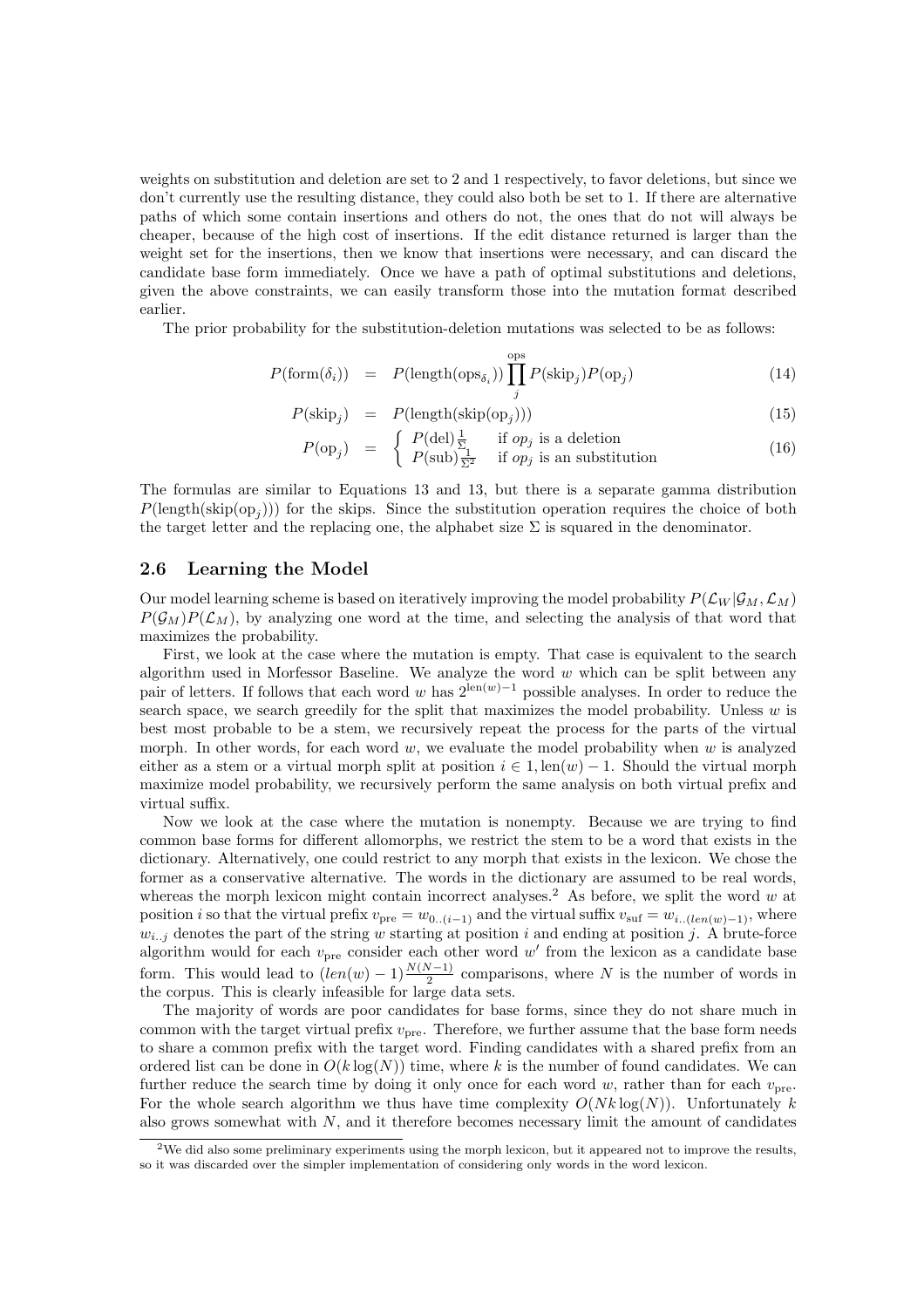considered per word. We limit it by a parameter  $K$ . To alleviate the effect of this limitation, we try to consider the best candidates first, so that worse ones are eliminated.

Our exact search for candidate base forms is the following. For virtual morph  $\mu$ :

- If length $(\mu)$  < 4 don't consider any base forms
- If  $4 < \text{length}(\mu) < 6$ , search for candidates that share prefix  $\mu_{0\ldots \text{length}(\mu)-3}$
- If length( $\mu$ ) > 6, search candidates that share prefix  $w_{0,\text{length}(\mu)-4}$

Then for each  $v_{\text{pre}} = \mu_{0..(i-1)}, v_{\text{suf}} = \mu_{i..(\text{length}(\mu)-1)}$ :

- If length $(v_{\text{surf}}) \leq 5$  and  $v_{\text{surf}}$  exists in the lexicon and we have considered less than K candidates for virtual morph  $\mu$ : Consider candidates one at the time, starting with those of the same length as stm, and working towards shorter ones, but never shorter than length $(v_{\text{pre}})-2$ . Calculate the needed mutation, and calculate model probability.
- Otherwise don't consider any base forms

In one epoch we go through each word in the corpus in random order. The process is repeated until the model probability stops improving significantly. In practice, 2–6 epochs are usually sufficient.

# 3 Experiments

The model was evaluated in Morpho Challenge 2008 competition. Here we describe the datasets, the evaluation method, and the results.

### 3.1 Datasets

We trained our model on four of the datasets provided in Morpho Challenge 2008: English, German, Turkish and Finnish. Table 1 shows the sizes of the sets. Further details of the datasets are found from the web page<sup>3</sup> of the challenge.

| Language | Word tokens | Word types |
|----------|-------------|------------|
| English  | 62 185 728  | 384903     |
| Finnish  | 36 207 308  | 2206719    |
| German   | 46 338 213  | 1266159    |
| Turkish  | 12862393    | 617298     |

Table 1: Sizes of the datasets used in training.

#### 3.2 Evaluation

The method was evaluated in Competition 1 of the Morpho Challenge 2008. The task was to return a list where each word form in the training data was followed by its analysis. This analysis was compared to linguistic gold standard. In the gold standard analyses we have analyses such as flying FLY<sub>-V</sub> +PCP1, where FLY<sub>-V</sub> is the base form and +PCP1 refers to an inflectional morpheme. As the labels of the morphemes are not relevant (or even possible to obtain for an unsupervised algorithm), the closeness of the gold standard was evaluated by taking word pairs which share a morpheme in one analysis (either gold standard or the submitted one) and checking if they share some morpheme also in the other. Details are provided in Morpho Challenge web page and [7].

<sup>3</sup>http://www.cis.hut.fi/morphochallenge2008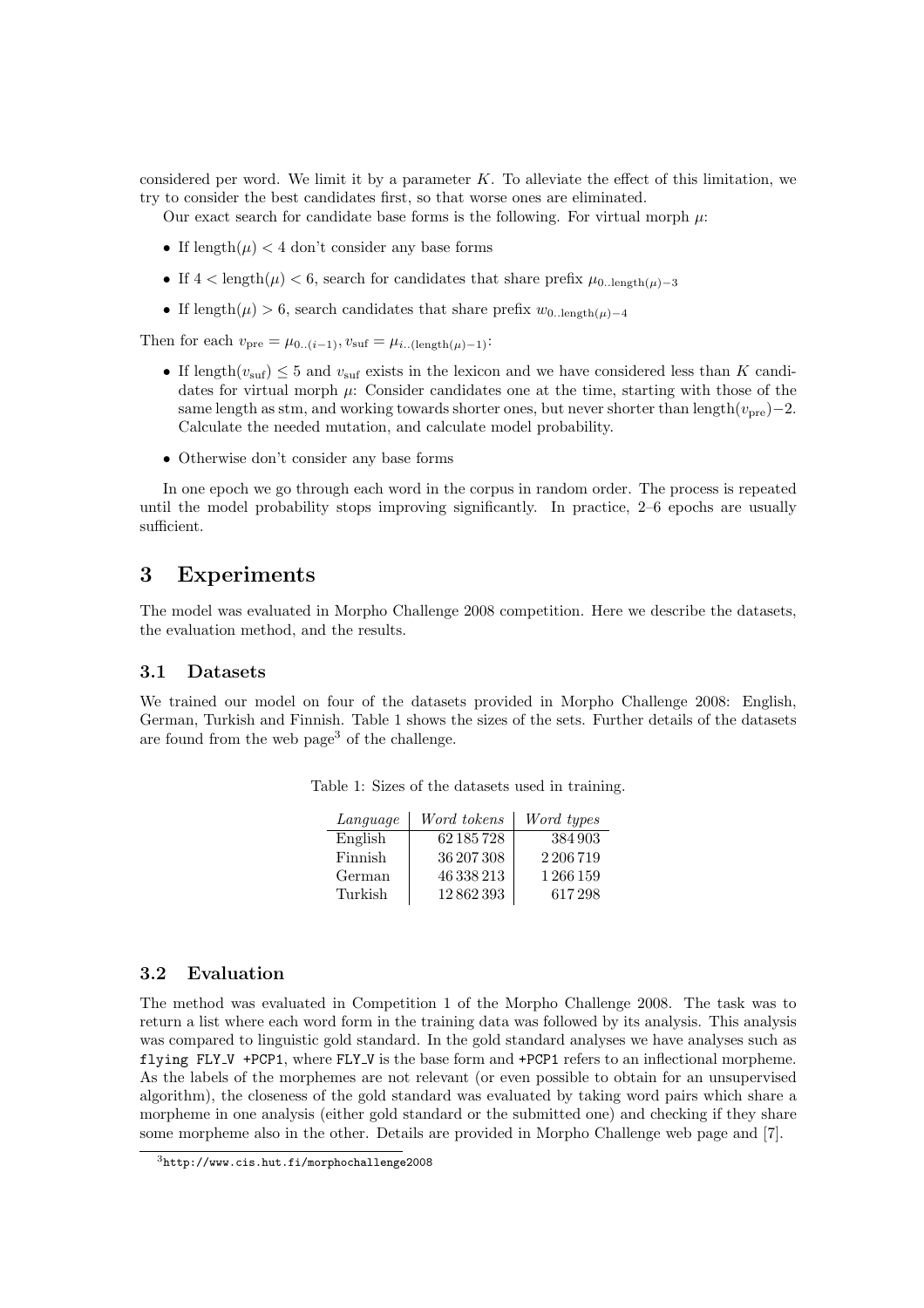## 3.3 Model Parameters

Although our algorithm is mainly unsupervised, some general prior parameters must be set by hand. As parameters for the morph lexicon length distribution in Equation 10 we used for shape  $a = 5$  and scale  $b = 1$ , which expresses the prior belief that morphs in the lexicon are most likely to be 5 characters long. We had to modify the model search method to the one described in Section 2.6, and therefore we were only able to train models using substitution-deletion mutations, and not on morph-end mutations. The parameter  $K$  denoting the number of candidates considered at for each virtual morph was set to 20. For the mutations in Equation 15, we used parameters  $a = 1$  and  $b = 1$  of the gamma length prior to model prefer short mutations, and the probability deletions and insertions in Equation 16 was set to 0.5.

### 3.4 Results

The results provided by the Morpho Challenge organizers are summarized in Table 2. It can be seen that our precision is quite good, especially for Turkish and Finnish. However, the recall is very poor. Low recall numbers mean that the model undersegments heavily, i.e., most of the relevant morphemes are missing from the analysis.

Table 2: Results of the Morpho Challenge evaluation. Precision measures how well of the morphemes found by the algorithm match the ones in gold standard analysis. Recall measures how extensively the gold standard morphemes are found by the algorithm. F-measure is the harmonic mean of precision and recall.

| Language | Precision | Recall | <i>F-Measure</i> |
|----------|-----------|--------|------------------|
| English  | 83.39\%   | 13.43% | 23.13\%          |
| German   | 87.92\%   | 7.44\% | 13.71\%          |
| Turkish  | 93.25\%   | 6.15%  | 11.53%           |
| Finnish  | 92.55%    | 6.89%  | 12.82%           |

Mutations were not used very frequently in the analyses. E.g., of the cases where substructure was found in the word form, 98% of the mutations were empty for English and 96% for Finnish. The five most common mutations for English and Finnish are given in Table 3, with one typical example analysis for each. Part of the usages are desired (e.g.,  $-e$  in abjure,  $-e$  in haljeta), but there are many cases where the mutation is clearly unnecessary. E.g., a simpler analysis for suspicions would be suspicion () s. Mutations are also used quite commonly in misspelled words. E.g., both contructed and contructive exist in the English corpus, and mutation -d-e is used to get the missing base form contruct.

Table 3: The five most frequent mutations found by the algorithm for English (left side) and Finnish (right side).

| <i>Mutation</i> | Freq. $\blacksquare$ | $\mid$ <i>Example</i>     | <i>Mutation</i> | Frea. | Example                         |
|-----------------|----------------------|---------------------------|-----------------|-------|---------------------------------|
| $-e$            | 2033                 | abjure (-e) ed            | $(-n)$          |       | $27510$ antiikin $(-n)$ lle     |
| $-\mathbf{s}$   | 537                  | $\vert$ actress $(-s)$ s' | $(-n-e)$        |       | $15830$ edustajien $(-n-e)$ esi |
| $-\mathbf{v}$   | 386                  | inequity $(-y)$ able      | $(-a)$          | 6241  | haljeta (-a) essa               |
| $-n$            | 243                  | suspicion $(-n)$ ns       | $(-i)$          |       | $4203$   kliimaksi $(-i)$ in    |
| -d-e            | 183                  | contructed (-d-e) ive     | $(-a-t)$        | 2792  | alokkaita (-a-t) lle            |